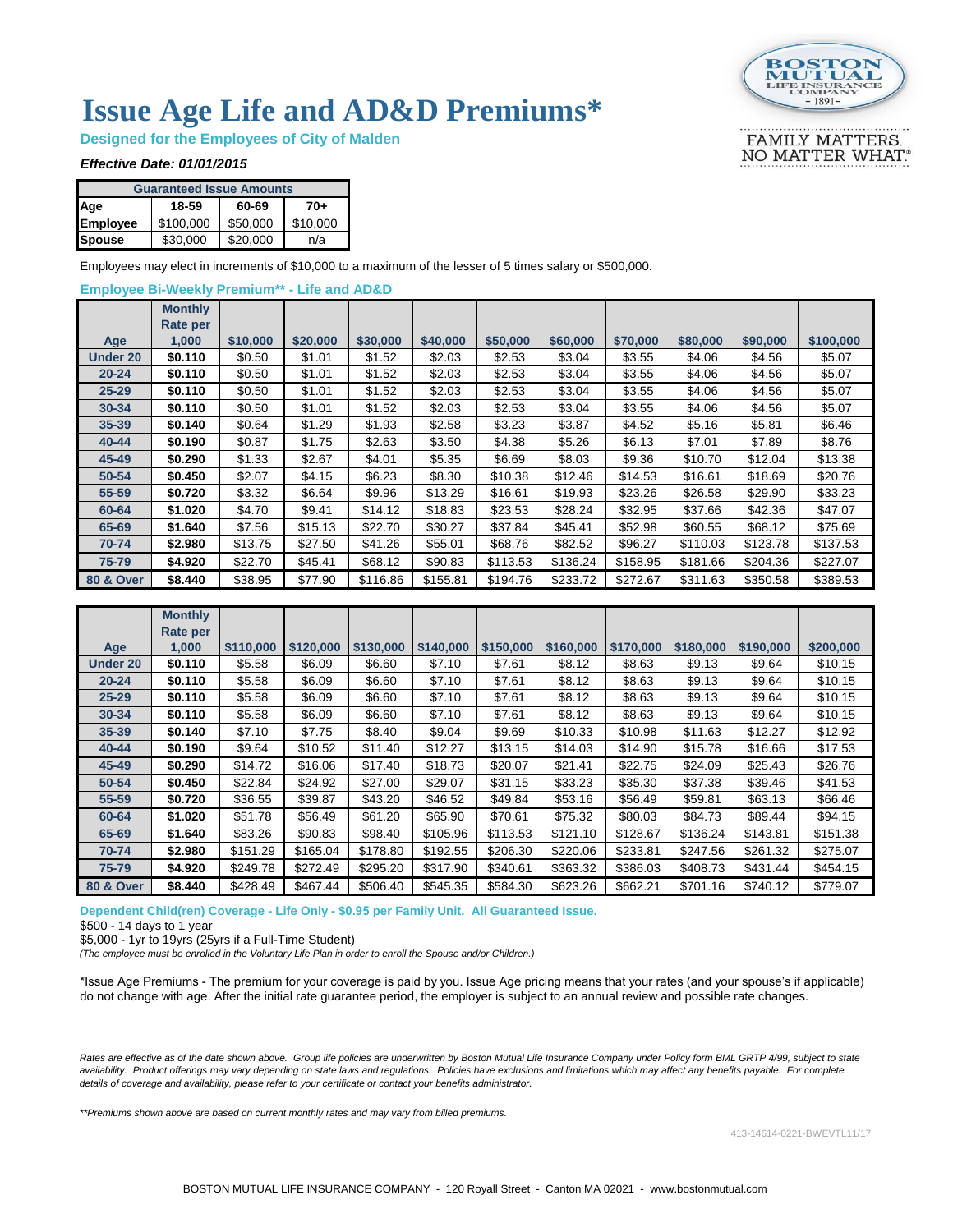

FAMILY MATTERS. NO MATTER WHAT.

# **Issue Age Life and AD&D Premiums\***

**Designed for the Employees of City of Malden**

#### *Effective Date: 01/01/2015*

| <b>Guaranteed Issue Amounts</b> |           |          |          |  |  |  |  |  |  |  |
|---------------------------------|-----------|----------|----------|--|--|--|--|--|--|--|
| Age                             | 18-59     | 60-69    | 70+      |  |  |  |  |  |  |  |
| <b>Employee</b>                 | \$100,000 | \$50,000 | \$10,000 |  |  |  |  |  |  |  |
| <b>Spouse</b>                   | \$30,000  | \$20,000 | n/a      |  |  |  |  |  |  |  |

Employees may elect in increments of \$10,000 to a maximum of the lesser of 5 times salary or \$500,000.

#### **Employee Bi-Weekly Premium\*\* - Life and AD&D**

|                      | <b>Monthly</b> |           |           |           |           |           |           |           |                                     |           |                         |
|----------------------|----------------|-----------|-----------|-----------|-----------|-----------|-----------|-----------|-------------------------------------|-----------|-------------------------|
|                      | Rate per       |           |           |           |           |           |           |           |                                     |           |                         |
| Age                  | 1,000          | \$210,000 | \$220,000 | \$230,000 | \$240,000 | \$250,000 | \$260,000 | \$270,000 | \$280,000                           | \$290,000 | \$300,000               |
| Under 20             | \$0.110        | \$10.66   | \$11.16   | \$11.67   | \$12.18   | \$12.69   | \$13.20   | \$13.70   | \$14.21                             | \$14.72   | \$15.23                 |
| $20 - 24$            | \$0.110        | \$10.66   | \$11.16   | \$11.67   | \$12.18   | \$12.69   | \$13.20   | \$13.70   | \$14.21                             | \$14.72   | \$15.23                 |
| $25 - 29$            | \$0.110        | \$10.66   | \$11.16   | \$11.67   | \$12.18   | \$12.69   | \$13.20   | \$13.70   | \$14.21                             | \$14.72   | \$15.23                 |
| $30 - 34$            | \$0.110        | \$10.66   | \$11.16   | \$11.67   | \$12.18   | \$12.69   | \$13.20   | \$13.70   | \$14.21                             | \$14.72   | \$15.23                 |
| 35-39                | \$0.140        | \$13.56   | \$14.21   | \$14.86   | \$15.50   | \$16.15   | \$16.80   | \$17.44   | \$18.09                             | \$18.73   | \$19.38                 |
| 40-44                | \$0.190        | \$18.41   | \$19.29   | \$20.16   | \$21.04   | \$21.92   | \$22.80   | \$23.67   | \$24.55                             | \$25.43   | \$26.30                 |
| 45-49                | \$0.290        | \$28.10   | \$29.44   | \$30.78   | \$32.12   | \$33.46   | \$34.80   | \$36.13   | \$37.47                             | \$38.81   | \$40.15                 |
| 50-54                | \$0.450        | \$43.61   | \$45.69   | \$47.76   | \$49.84   | \$51.92   | \$54.00   | \$56.07   | \$58.15                             | \$60.23   | \$62.30                 |
| 55-59                | \$0.720        | \$69.78   | \$73.10   | \$76.43   | \$79.75   | \$83.07   | \$86.40   | \$89.72   | \$93.04                             | \$96.36   | \$99.69                 |
| 60-64                | \$1.020        | \$98.86   | \$103.56  | \$108.27  | \$112.98  | \$117.69  | \$122.40  | \$127.10  | \$131.81                            | \$136.52  | \$141.23                |
| 65-69                | \$1.640        | \$158.95  | \$166.52  | \$174.09  | \$181.66  | \$189.23  | \$196.80  | \$204.36  | \$211.93                            | \$219.50  | \$227.07                |
| 70-74                | \$2.980        | \$288.83  | \$302.58  | \$316.33  | \$330.09  | \$343.84  | \$357.60  | \$371.35  | \$385.10                            | \$398.86  | \$412.61                |
| 75-79                | \$4.920        | \$476.86  | \$499.56  | \$522.27  | \$544.98  | \$567.69  | \$590.40  | \$613.10  | \$635.81                            | \$658.52  | \$681.23                |
| <b>80 &amp; Over</b> | \$8.440        | \$818.03  | \$856.98  | \$895.93  | \$934.89  | \$973.84  |           |           | $$1,012.80$ $$1,051.75$ $$1,090.70$ |           | \$1,129.66 \ \$1,168.61 |

|                      | <b>Monthly</b><br>Rate per |            |            |            |           |                         |            |           |                       |           |                         |
|----------------------|----------------------------|------------|------------|------------|-----------|-------------------------|------------|-----------|-----------------------|-----------|-------------------------|
| Age                  | 1,000                      | \$310,000  | \$320,000  | \$330,000  | \$340,000 | \$350,000               | \$360,000  | \$370,000 | \$380,000             | \$390,000 | \$400,000               |
| <b>Under 20</b>      | \$0.110                    | \$15.73    | \$16.24    | \$16.75    | \$17.26   | \$17.76                 | \$18.27    | \$18.78   | \$19.29               | \$19.80   | \$20.30                 |
| $20 - 24$            | \$0.110                    | \$15.73    | \$16.24    | \$16.75    | \$17.26   | \$17.76                 | \$18.27    | \$18.78   | \$19.29               | \$19.80   | \$20.30                 |
| $25 - 29$            | \$0.110                    | \$15.73    | \$16.24    | \$16.75    | \$17.26   | \$17.76                 | \$18.27    | \$18.78   | \$19.29               | \$19.80   | \$20.30                 |
| $30 - 34$            | \$0.110                    | \$15.73    | \$16.24    | \$16.75    | \$17.26   | \$17.76                 | \$18.27    | \$18.78   | \$19.29               | \$19.80   | \$20.30                 |
| $35 - 39$            | \$0.140                    | \$20.03    | \$20.67    | \$21.32    | \$21.96   | \$22.61                 | \$23.26    | \$23.90   | \$24.55               | \$25.20   | \$25.84                 |
| 40-44                | \$0.190                    | \$27.18    | \$28.06    | \$28.93    | \$29.81   | \$30.69                 | \$31.56    | \$32.44   | \$33.32               | \$34.20   | \$35.07                 |
| 45-49                | \$0.290                    | \$41.49    | \$42.83    | \$44.16    | \$45.50   | \$46.84                 | \$48.18    | \$49.52   | \$50.86               | \$52.20   | \$53.53                 |
| 50-54                | \$0.450                    | \$64.38    | \$66.46    | \$68.53    | \$70.61   | \$72.69                 | \$74.76    | \$76.84   | \$78.92               | \$81.00   | \$83.07                 |
| 55-59                | \$0.720                    | \$103.01   | \$106.33   | \$109.66   | \$112.98  | \$116.30                | \$119.63   | \$122.95  | \$126.27              | \$129.60  | \$132.92                |
| 60-64                | \$1.020                    | \$145.93   | \$150.64   | \$155.35   | \$160.06  | \$164.76                | \$169.47   | \$174.18  | \$178.89              | \$183.60  | \$188.30                |
| 65-69                | \$1.640                    | \$234.64   | \$242.21   | \$249.78   | \$257.35  | \$264.92                | \$272.49   | \$280.06  | \$287.63              | \$295.20  | \$302.76                |
| 70-74                | \$2.980                    | \$426.36   | \$440.12   | \$453.87   | \$467.63  | \$481.38                | \$495.13   | \$508.89  | \$522.64              | \$536.40  | \$550.15                |
| 75-79                | \$4.920                    | \$703.93   | \$726.64   | \$749.35   | \$772.06  | \$794.76                | \$817.47   | \$840.18  | \$862.89              | \$885.60  | \$908.30                |
| <b>80 &amp; Over</b> | \$8.440                    | \$1.207.56 | \$1,246.52 | \$1,285.47 |           | $$1,324.43$ $$1,363.38$ | \$1,402.33 |           | \$1,441.29 \$1,480.24 |           | \$1.519.20 \ \$1.558.15 |

**Dependent Child(ren) Coverage - Life Only - \$0.95 per Family Unit. All Guaranteed Issue.**

\$500 - 14 days to 1 year

\$5,000 - 1yr to 19yrs (25yrs if a Full-Time Student)

*(The employee must be enrolled in the Voluntary Life Plan in order to enroll the Spouse and/or Children.)*

\*Issue Age Premiums - The premium for your coverage is paid by you. Issue Age pricing means that your rates (and your spouse's if applicable) do not change with age. After the initial rate guarantee period, the employer is subject to an annual review and possible rate changes.

*Rates are effective as of the date shown above. Group life policies are underwritten by Boston Mutual Life Insurance Company under Policy form BML GRTP 4/99, subject to state availability. Product offerings may vary depending on state laws and regulations. Policies have exclusions and limitations which may affect any benefits payable. For complete details of coverage and availability, please refer to your certificate or contact your benefits administrator.*

*\*\*Premiums shown above are based on current monthly rates and may vary from billed premiums.*